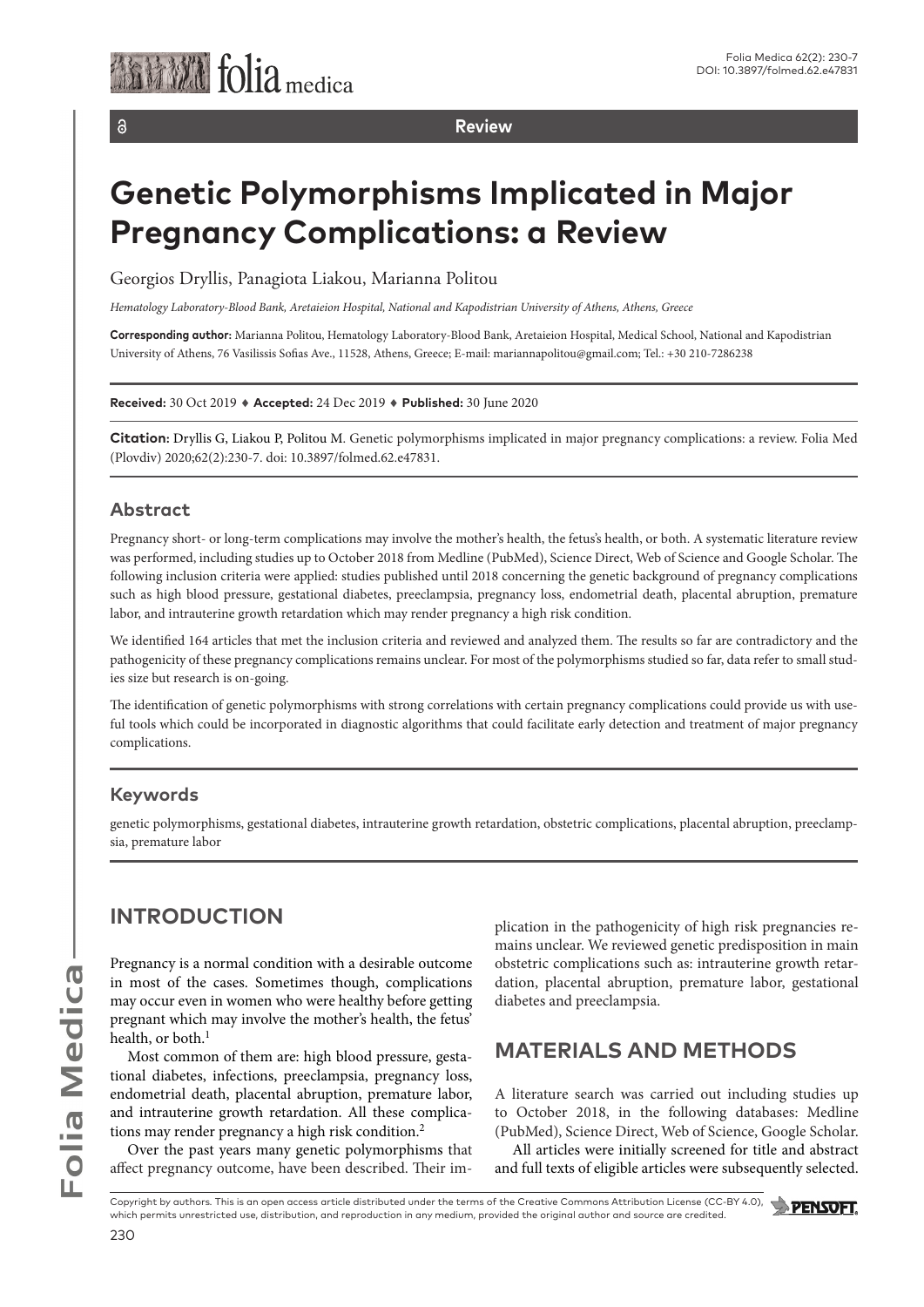Systematic reviews, uncontrolled prospective, retrospective and experimental studies were included for each specific subject (n=164).

The following inclusion criteria were applied: studies concerning pregnancy complications such as high blood pressure, gestational diabetes, preeclampsia, pregnancy loss, endometrial death, placental abruption, premature labor, and intrauterine growth retardation.

All studies concerning the genetic background of the above mentioned pregnancy complications were included.

### **RESULTS**

#### **Delay of intrauterine growth**

Intrauterine growth retardation (IUGR) is a common but complex challenge in obstetrics. The American College of Obstetricians and Gynecologists defines IUGR as any embryo with a weight below the 10th percentile for a specific age of gestation. Research into the understanding and prevention of IUGR is of great importance for public health, as the limitation of intrauterine development is related not only to fetal mortality and neonatal morbidity, but also to adverse long-term consequences, such as cardiovascular diseases.3

Many factors have been associated with an increased risk of IUGR. For example, environmental agents such as smoking, alcohol abuse and poor nutrition play a significant role in limiting the fetal development.

Genetic predisposition to the occurrence of IUGR also exists and genetic mutations that result in a hypercoagulable phenotype are the most common.<sup>3</sup> Inherited thrombophilic mutations have been assumed to increase the probability of IUGR due to an increased risk of thrombosis of the placenta. This has been considered to adversely affect matrilineal flow and to lead to poor fetal development. Regarding the most common causes of inherited thrombophilia, Facco F et al.<sup>3</sup> found out a significant correlation only between Factor V Leiden and IUGR, while MTHFR C677T and PT G20210A mutations do not seem to correlate significantly with IUGR.

Haider S and Knöfler M<sup>4</sup> confirmed that pre-inflammatory cytokines and their polymorphisms are also assumed to play an important role in the pathophysiology of IUGR, since 308G(A) mutation of the TNF-α gene has been involved in IUGR.

Proper cytokine function plays a key role in the process of trophoblast and placenta development. As a result, cytokine functional deregulation is likely to be involved in the occurrence of pregnancy complications. The correct expression of TNF-α has a beneficial role in the initial phase of pregnancy affecting the maturation of the placenta. Giannubilo SR and Tranquilli AL<sup>5</sup> showed that the presence of TNF-α is important for the processes that take place in the placenta, such as the onset of inflammatory response,

stimulation of apoptosis, cell proliferation, differentiation and cell migration.

TNF-α reverses the development of trophoblast and its migration to the walls of the spiral arteries and disrupts the development of the placenta. Also, it is toxic to vascular endothelial cells.6 Additionally, TNF-α interferes with the anticoagulant mechanism and may cause thrombosis in the placental vessels. Therefore, it can directly contribute to the emergence of IUGR.<sup>7</sup> The gene that encodes TNF- $\alpha$ is located in 6p 21.33 on chromosome 6, between the genes HLA-B and HLA-DR. It is a small gene compared to other cytokines (3 KB), and contains 3 introns and 4 exons, of which the last exon produces 80% of the final protein product.<sup>7</sup> A past study<sup>8</sup> showed that the mutation  $308G(A)$  of the TNF-α gene is implicated in the etiology of IUGR.

The insulin growth factor 2 plays an important role in the development of the fetus, while it is much less active after birth. Studies suggest that it promotes cell growth and cell proliferation in many tissues. IGF2 is part of a group of genes that are found in the Short Strand (p) of chromosome 11. The IGF2 gene encodes insulin-growth factor 2, IGF2R gene encodes for the growth factor 2 receptor, while H19 is an untranslatable gene that lies approximately 100 Kb far from IGF2 and operates competitively to IGF2. Single nucleotide polymorphisms (SNPs) in IGF2, H19, IGF2R genes have been associated with birth weight. Specifically, SNPs in IGF2R (rs8191754, maternal genotype), in IGF2 (rs3741205, newborn genotype) and in the 5' area of Η19 (rs2067051, rs2251375 and rs4929984) have been linked to the birth weight. In most tissues, only the paternal inherited copy of the IGF2 gene is active, while the maternal inherited one remains inactive (genomic imprinting).<sup>9</sup>

Polymorphisms in genes CCNL1 (cyclin L1), LEKR1 (leucine glutamate and lysine rich 1) and ADCY5 (adenylyl cyclase 5) also play a role in birth weight. The ADCY5 belongs to a family of enzymes, which are responsible for the composition of cAMP (cyclic adenosine monophosphate). Rs11708067 allele of ADCY5, is in linkage disequilibrium with the C allele of rs9883204, leading to weight reduction and it is associated with a higher risk of type 2 diabetes, higher fasting glucose and an incidence of insulin secretion. Fetal insulin is a basic embryonic growth factor, which explains the correlation of ADCY5 with birth weight.<sup>10</sup>

Fetal development is based on the effective supply of nutrients from the mother to the fetus through the placenta. This nutrient supply is influenced by a complex interdependence between environmental agents and genetics. The phenomenon of "gene imprinting" is extremely interesting – it is the case where only one allele, of maternal or paternal origin, is expressed. "Gene imprinting" is almost exclusively found in mammalian placenta.<sup>11</sup>

This theory is explained by the assumption that gene expression of paternal origin promotes fetal development and ensures the inheritance of the paternal genome in future generations, while a recent study<sup>11</sup> showed that the expression of maternal genes restricts fetal development aiming at the survival of the mother so that reproduction process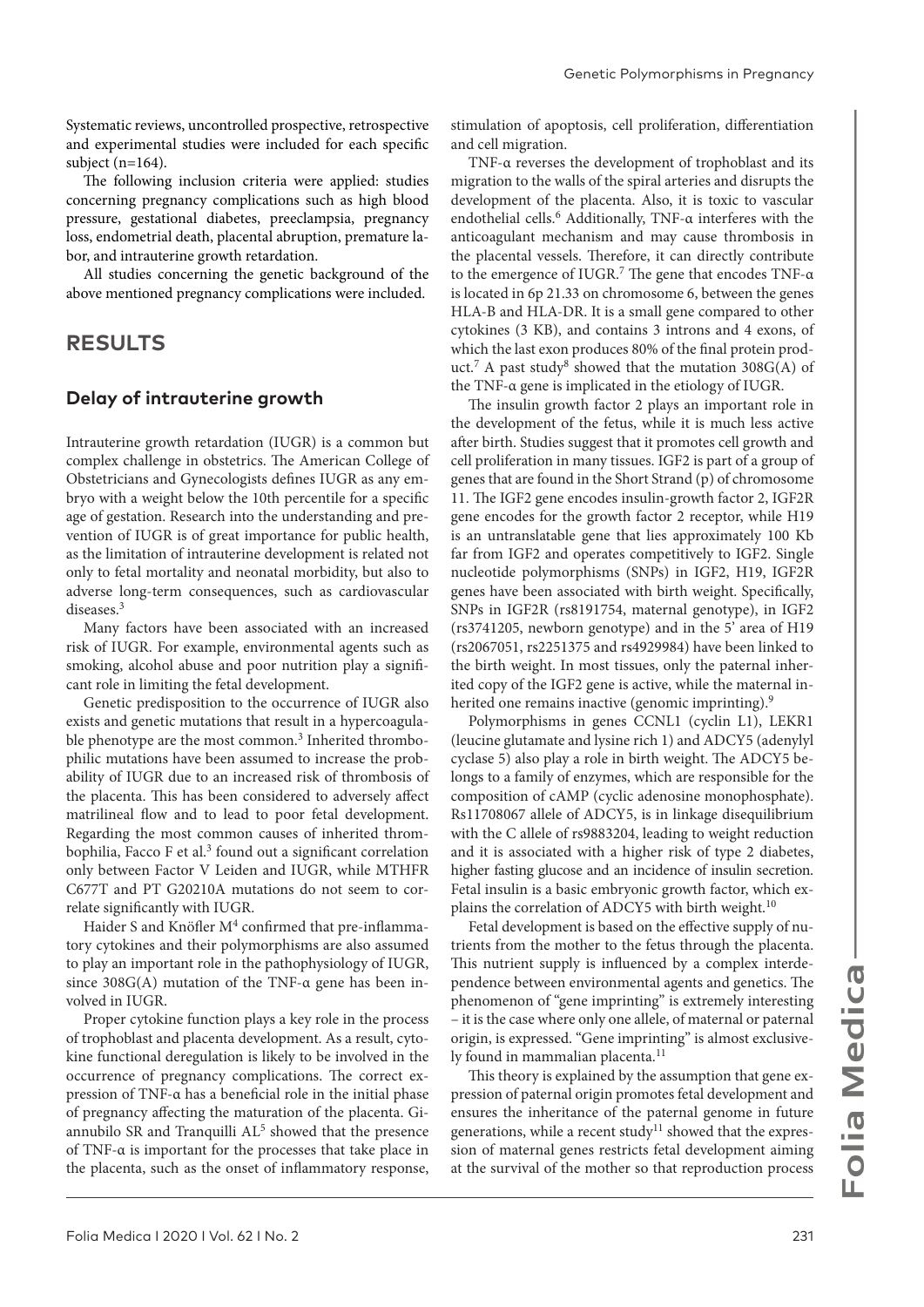can be repeated. Additionally, new genomic studies using chromosomal micro-array analysis (CMA) on amniotic fluid cells, showed that a 1.06-Mb duplication in 19q13.42 inherited from the healthy father and containing 34 genes including ZNF331 (a gene encoding a zinc-finger protein) is specifically imprinted (paternally expressed) in the placenta. This means that this genetic cluster is exclusively expressed from the paternal allele in the placenta. According to this finding, another study<sup>12</sup> has already confirmed that a duplication of the maternally imprinted ZNF331 gene could represent a new genetic cause of severe intrauterine growth retardation (IUGR).

PHLDA2 encodes the Pleckstrin homology-like domain, family A, member 2 protein, which shows the phenomenon of "gene imprinting" in one of the most extensively studied areas, the chromosomal area 11p 15.5. PHLDA 2 is expressed in many tissues, but is mainly expressed in the chorionic cytotrophoblast of the placenta during pregnancy and its expression is significantly increased in the placenta of the IUGR neonates.13

EDNRA (endothelin receptor type A) and PRKAA1 or known as AMPKa1 (alpha-1 catalytic subunit of adenosine monophosphate activated protein kinase) genes play a role in the pathophysiology of residual embryonic growth associated with high altitude(>2500m). High altitude can be involved in the emergence of IUGR, as chronic hypoxia restricts fetal development, with a mechanism similar to hypertensive disorders of pregnancy.<sup>14</sup>

In particular, newborns which are born from women originated from the Andes and Tibet present half of the decrease in weight compared to women of European or Chinese origin living at the same altitude. This evidence indicates the existence of genetic factors affecting birth weight and the increased susceptibility to IUGR appearance. In clinical studies, genes involved in high-altitude adjustment have been identified in various populations.<sup>15</sup> A significant correlation between birth weight and maternal SNPs near EDNRA and PRKAA1 gene has also been documented. The results of the studies suggest that polymorphisms in maternal genes lead to physiological reactions in pregnancy that contribute to the development of the embryo by providing genetic adjustment at high altitude.<sup>16</sup>

#### **Placental abruption**

Placental abruption is a life-threatening obstetric complication, affecting 1% of all pregnancies. The main pathophysiological mechanisms involved in placental abruption are uterine ischemia, oxidative stress and chronic hypoxia. Although placental abruption is a multifactorial disorder of complex origin. It tends to appear in women of the same family, indicating the existence of genetic predisposition, which is supported by studies, showing that the heredity of the placental detachment is approximately 16%.<sup>17</sup>

Circadian rhythm plays an important role in various aspects of female reproduction, including ovulation, fetal implantation and childbirth. Changes in maternal circadi-

an rhythm, as is the case in shift work, have been associated with pregnancy complications, such as premature childbirth, delayed intrauterine growth and preeclampsia. There is evidence linking genetic polymorphisms of the circadian rhythm genes with placental detachment.18

Chunfang Q et al.<sup>19</sup> showed that SNPs in circadian rhythm genes, such as BAMI1 (BMI1 Proto-Oncogene), PER1-2 (Period Circadian Protein Homolog 1 Protein), CRY1-2 (Cryptochrom Circadian Regulator 1-2), CLOCK (Clock Circadian Regulator), RORA (RAR-related orphan receptor alpha), RORB (RAR-related orphan receptor beta), BMAL1 (Brain and Muscle ARNT-Like 1), NPAS2 (Neuronal PAS Domain Protein 2), DEC1 (Deleted In Esophageal Cancer 1) have all been found to be related to placental detachment.

More recent studies<sup>17</sup> have shown that SNPs known to regulate mitochondrial biogenesis (MB) like: CAMK2B (Calcium/Calmodulin Dependent Protein Kinase II Beta), NR1H3 (Nuclear Receptor Subfamily 1 Group H Member 3), PPARG (Peroxisome Proliferator Activated Receptor Gamma), PRKCA (Protein Kinase C Alpha), and THRB (Thyroid Hormone Receptor Beta) and oxidative phosphorylation (OP) like: COX5A (Cytochrome C Oxidase Subunit 5A) and NDUF (ubiquinone oxidoreductase core subunits) family of genes were also associated with significant risk for placental abruption  $(p<0.05)$ .

#### **Premature labor**

Premature labor (defined as childbirth before the completion of 37 weeks of gestation) affects over 15 million pregnancies each year throughout the world. It is the leading cause of death of newborns and children under the age of 5 (WHO 1977). The majority of preterm births (60%) occur in Africa and South Asia, but the problem also affects developed countries with a prevalence of around 6-7%. Among the developed countries USA shows the highest prevalence (10%).<sup>20</sup>

In addition to the short-term direct effects of prematurity in the first month of the newborn, it also has many longterm consequences for the lives of infants, their families and the whole population, which makes it a serious public health concern.20,21

Premature newborns are more prone to complications, such as hypoglycemia, jaundice, sepsis, pulmonary dysfunction, eye disorders, long-term neurological deficits. The frequent need for hospitalization is associated with tremendous emotional, but also financial burden.<sup>20,21</sup>

Infants born prematurely are at greater risk of death during early childhood, but also at the age of 18-36 years due to cardiovascular, respiratory and endocrinal complications. Even premature newborns born at 34-36 weeks of gestation have a higher risk than the full-term neonates (37-42 weeks).17,20

Depending on the severity, early births are classified into extremely premature (under 28 weeks), which account for about 5%, severe or very premature (28-31 weeks), which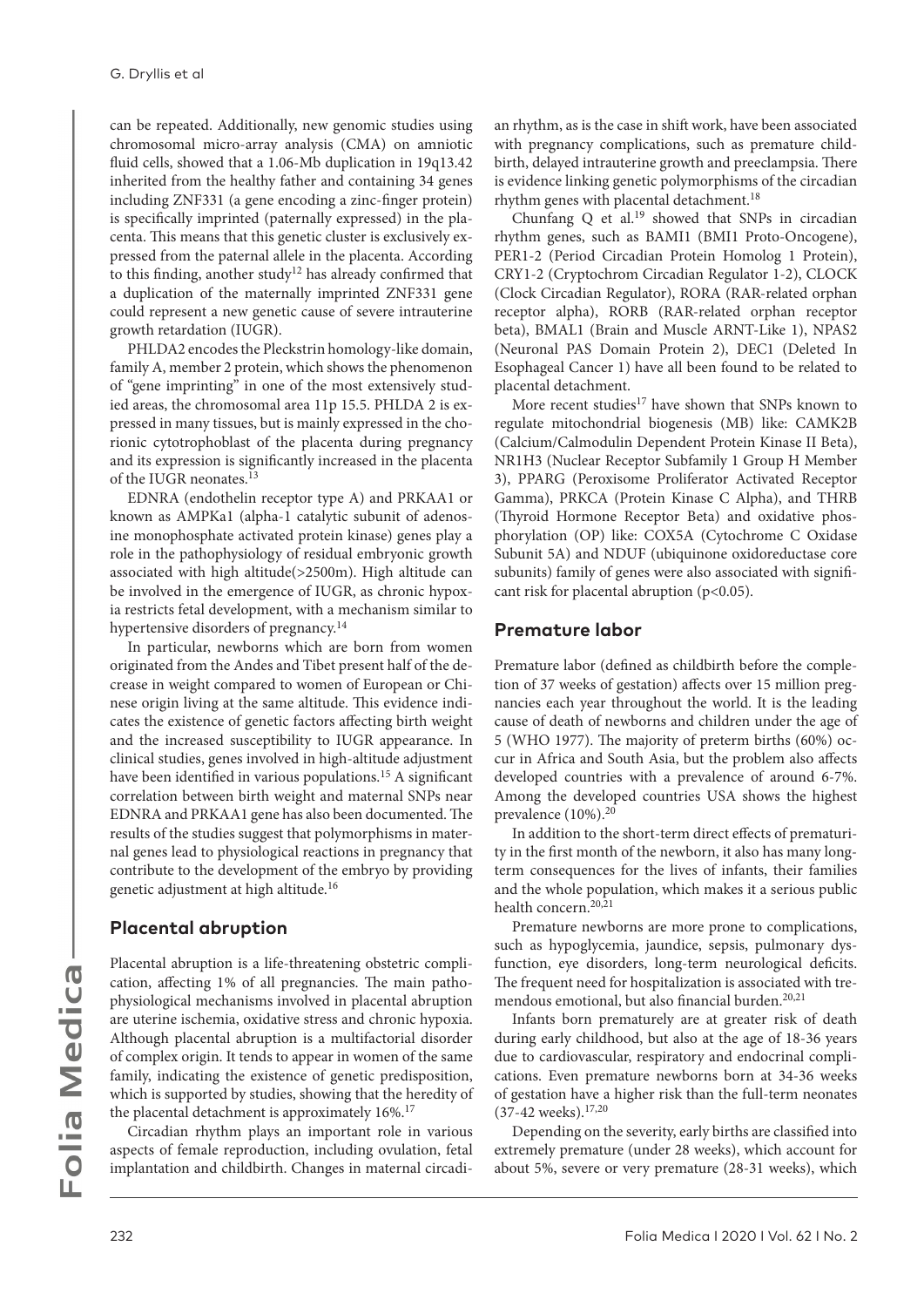make up about 15%, moderate premature (32-33 weeks), which are approximately 20%, while the majority (60-70%) are the mature early-born or last-month infants.22 From the whole number of early births, approximately 70% occur spontaneously due to the premature rupture of the hymen (PPROM-preterm premature rupture of membranes), while the remaining 30% are due to a decision of the obstetrician to induce premature childbirth due to adverse and worsening conditions for the fetus in the uterine environment.<sup>20,23</sup>

Premature birth is a multifactorial syndrome and its exact cause remains unknown to up to 50% of the cases. Factors that have been extensively studied as possible risk factors for the onset of preterm birth include social, medical, environmental and genetic factors or infections.24

There are many elements that support the involvement of genetic factors in the etiology of preterm birth. Often it occurs in members of the same family and women born prematurely, themselves have a higher risk of premature labor. Also, the risk of preterm delivery increases up to 80% in women whose sisters have experienced preterm birth.<sup>25</sup> Premature birth is a complex phenotype that is influenced by both the maternal and the embryonic genome. There have been several studies on SNPs (single nucleotide polymorphisms) and their connection to preterm labor although strong correlations with specific genetic polymorphisms have not been identified.26

Six genetic sites that have been identified and associated with the duration of pregnancy are: EBF1, EEFSEC, AGTR2, WNT4, ADCY5, RAP2C.25

EBF1 encodes the early B-cell factor 1 (early B-cell factor 1), which is necessary for the development of normal B-cells and there are studies that correlate it with the regulation of blood pressure, the thickening of the middle-inner tunic of carotids, hypospadias and risk of metabolic syndrome.27 It remains to be determined whether its effect during pregnancy is due to mechanisms related to pregnancy itself or to general cardiovascular and metabolic characteristics that affect pregnancy. Singh A et al.<sup>28</sup> confirmed that this genetic site also affects the birth weight, probably indirectly through to its effect on gestation.

The EEFSEC gene encodes the selenocysteine tRNA-specific eukaryotic elongation factor and participates in the integration of selenocysteine into selenoproteins. These proteins regulate the cellular homeostasis via maintaining the acid-base balance and the antioxidants defensive mechanisms, as well as the regulation of the inflammatory response. These physiological functions have been linked to the birthing process and the appearance of prematurity.28 The study of selenocysteine pathway<sup>29</sup> may be beneficial for investigators who try to correlate reduced selenium with preterm delivery. Malawi, the country with the world's highest risk of premature labors, has a high incidence of selenium deficiency.<sup>30</sup>

It has also been suggested that AGTR2, which encodes the angiotensin II receptor type 2, plays a critical role in regulating uterine circulation and displays polymorphisms that contribute to preeclampsia risk.<sup>31</sup>

Mutations of WNT4 which encodes the wingless-type MMTV integration site family member 4 have been found in women with Muller's pore abnormalities, primary amenorrhea and hyperandrogenemia.32 WNT4's rs3820282 polymorphism-variant is associated with an increase in pregnancy duration and is protective against preterm delivery. Additionally, the same genetic area is associated with endometriosis and ovarian cancer, conditions also due to hormonal imbalance. The population incidence of endometriosis in Asian, European and African women corresponds to the frequencies of rs3820282 T allele.<sup>33</sup>

ADCY5 Coding for Type 5 adenylate cyclase and RAP2C encoding a family member of RAS oncogenes have been studied in relation to pregnancy complications. Mononucleotide polymorphisms (SNPs) in ADCY5 have been associated with birth weight and type 2 diabetes, but not with gestation. The polymorphism rs2747022 in the RAP2C region (in the gene FRMD7) has been associated with preterm birth in studies in Denmark and Norway.<sup>33</sup>

Newer genome wide association studies $27$ , showed that variants at the EBF1, EEFSEC, AGTR2, WNT4, ADCY5, and RAP2C genetic loci were associated with gestational duration and variants at the EBF1, EEFSEC, and AGTR2 genetic loci were associated with preterm birth.

Efforts to address preterm labor (<37 weeks of gestation) and its consequences as a major public health problem (increased mortality and disability in children under 5 years of age) include the administration of 17-alpha hydroxyprogesterone caproate (17 ΟP-C), which has reduced the onset of preterm birth to 33% in women with a previous history of preterm delivery. The plasma concentration of 17-alpha hydroxyprogesterone caproate (17 OHP-C) varies among pregnant women and has been found- from newer studies34 - that in females with a concentration in the lower quadrant the preterm birth rate was 40% versus 25% in women with higher concentrations.

Progesterone is a hormone with a decisive role in implantation and preservation of the cyst. Progesterone replacement therapy with vaginal and intramuscular drugs helps to reduce the rate of preterm birth. The role of maternal or embryonic polymorphisms of the progesterone receptor gene on prematurity remains controversial.<sup>35</sup>

Some studies report a possible correlation of progesterone receptor gene polymorphisms with premature childbirth<sup>35</sup> while, other studies<sup>31</sup> have shown that polymorphisms in the progesterone receptor gene, rs578029, rs471767, rs666553, rs503362, rs500760 are not related to premature birth and they don't have an effect on the efficacy of 17 OHP-C.

Plasma concentration of progesterone is an important factor determining its efficacy, but the reasons leading to a large variation in its concentration have not been fully clarified. Although 17 OHP-C is mainly metabolised by enzymes CYP3A4 and CYP3A5, polymorphisms in enzymes CYP3A4 and CYP3A5 cannot explain the wide range of 17 OHP-C plasma concentration.<sup>35,36</sup> Factors such as the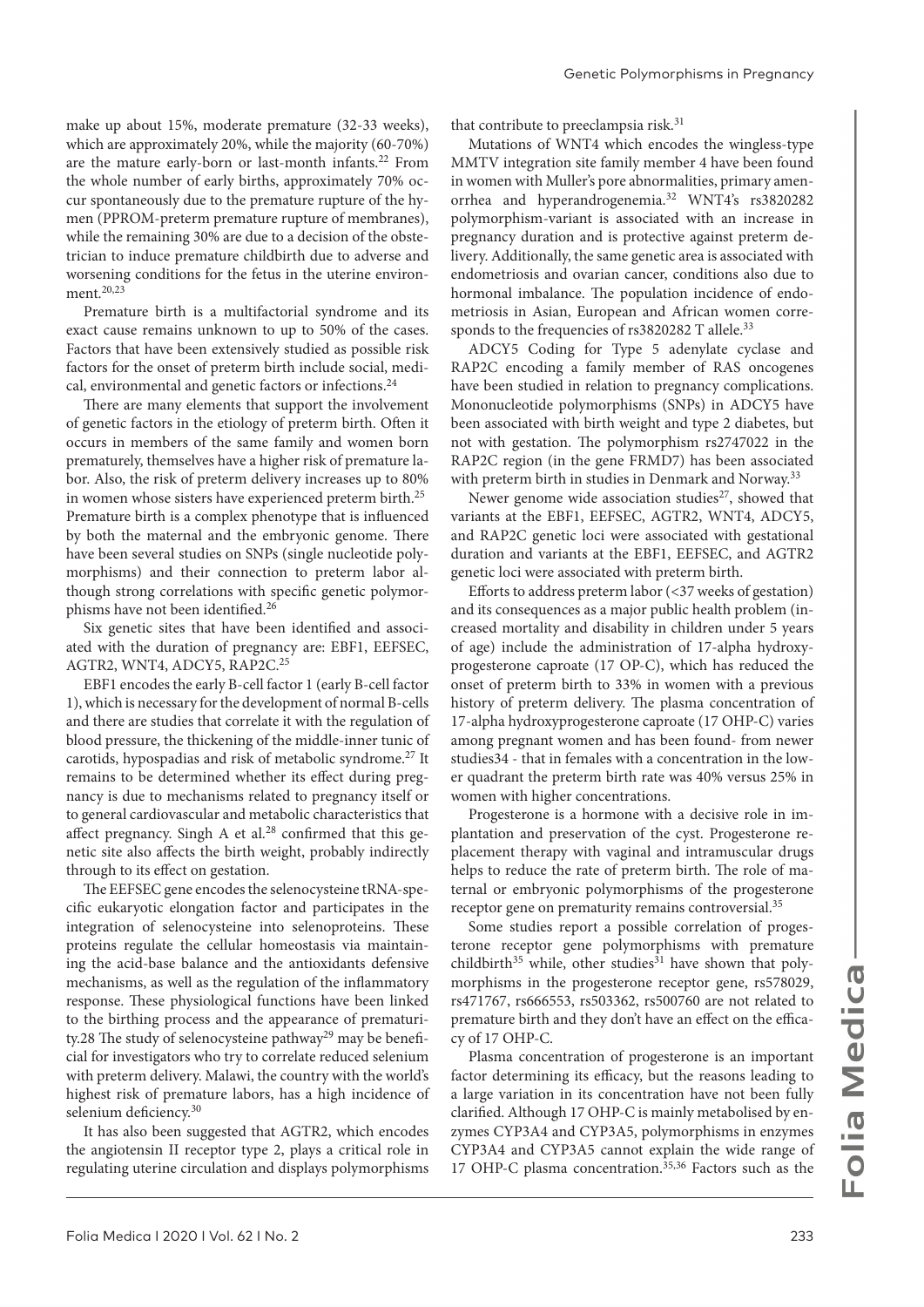maternal weight, drug interactions, in particular drugs competing with the metabolism of 17 OHP-C, such as omeprazole, nelfinavir, fluconazole and sertraline seem to be determinants of progesterone plasma concentration.<sup>37,38</sup>

Oxytocin and its receptor (OXTR) is another important hormonal system involved in childbirth. Oxytocin is produced in the hypothalamus and is secreted from the pituitary gland. It causes contractions of the myometrium and plays a dominant role in the development of childbirth. The oxytocin receptor gene is expressed in the myometrium, in the endometrial tissue, but also in other tissues of the body including the nervous system. Several studies have been conducted in order to investigate the correlation between polymorphisms in the OXTR gene and preterm delivery.<sup>36</sup>

Two SNPs of OXTR (rs4686302, rs237902) were found to be related to preterm labor. Also in a study of four polymorphisms of OXTR (rs53576, rs2254298, rs237911, rs2228485), although no correlation was revealed for each of the four individual polymorphisms with premature birth, however the combination of simplistic of the allele rs2228485 C, rs2254298 A, rs237911 G was found to be strongly related to preterm labor.<sup>39-41</sup>

Relaxine is an important hormone produced in the macular luteum of the ovary, in the breast and during pregnancy in the placenta and dermis. During the first trimester of pregnancy the levels increase and the maximum is achieved in the 14 weeks of the first trimester and during childbirth. Relaxine mediates in the hemodynamic changes occurring during pregnancy, such as increasing cardiac output, increasing renal blood flow, while relaxing the pelvic ligaments and softening the pubic symphysis. Increased expression of intrauterine relaxine occurs in women with premature rupture of the hymen. The risk of preterm delivery is high in women who have in homozygosity a rare allele (rs10115467 and rs4742076) in the Relaxine 2 gene  $(RLN2).42$ 

Polymorphisms in other endocrine system's genes have also been associated with premature childbirth. SNPs in the receptor gene of follicle stimulating hormone (follicle stimulating hormone receptor, FSHR) have been associated with premature childbirth.<sup>43</sup>

Ryckman KK et al.44 confirmed that polymorphism in the prostaglandin receptor gene E (PTGER3-prostaglandin E receptor 3, rs977214) appears to have a protective action against preterm delivery. PTGER3 is a gene associated with the inflammatory response and plays a role in the onset of childbirth. Grisaru-Granovsky S et al.<sup>45</sup> showed that polymorphisms in the prostaglandin receptor gene D (PTGDR) also increase the risk of preterm delivery. Polymorphisms in the gene IGF1R-type 1 insulin-like growth factor receptor in the fetus and IGFBP3-insulin-like growth factor binding protein 3 in the mother also increase the risk of preterm delivery.46

#### **Pre-eclampsia and HELLP syndrome**

Chromosomes 2q, 5q, 13q have been associated with pre-

eclampsia and chromosome 12q with HELLP syndrome. There is evidence of correlation with pre-eclampsia of ERAP1 and ERAP2 (endoplasmic reticulum aminopeptidases) genes. ERAP 1 and 2 genes encode endoplasmic network enzymes that play a role in regulating blood pressure through the renin-angiotensin system, but also play a role in the immune response, particularly with pro-inflammatory activity. Immune regulation, inflammatory response, and vascular disorders are clearly implicated in the pathophysiology of preeclampsia. Correlation with preeclampsia has been found for the ACVR2A (ACE receptor type 2) gene encoding the Type 2 activin A receptor. Activin A stimulates the proliferation and differentiation of trophoblast and appears to play a key role in implantation, and also contributes to placental hormone genesis. Placenta is the primary source of activin A in motherhood. Increased levels of activin A have been found in women with preeclampsia. Disruption of ACVR2A gene expression may affect the concentration of activin with effects on the implantation and outcome of pregnancy. Correlation with preeclampsia has been found for the COL1A1 genes (collagen type1 alpha1) and PLAUR (plasminogen activator urokinase receptor).47

In conclusion, the genes that are correlated with pre-eclampsia early-onset and HELLP syndrome are the following: STOX1: Storkhead box-1, Syncytin envelope decrease, MBL: Mannose Binding Lectin 2 (Maternal heterozygote at codon 54 of MBL B allele protects against pre-eclampsia and HELLP syndrome), V Leiden factor (increased risk of both pre-eclampsia and HELLP syndrome), MTHFR C677T: methylene tetrahydrofolate reductase (development of HELLP syndrome), Factor ΙΙ G20210A (development of pre-eclampsia), VEGF TT-460: vascular endothelial growth factor (increased risk of HELLP syndrome), ACE I/I/D: angiotensin-converting enzyme, Bcll GR-gene polymorphism (development of HELLP syndrome), EPHX: Epoxide hydrolase 1 (development of pre-eclampsia), NFRSF6-670: Fas cell surface death receptor (homozygous people for the AG or GG genotype are more likely to develop HELLP syndrome than homozygous for the wildtype Fas receptor-TNFRSF6-670A / A), TLFR-4: Toll Like Receptor 4 (early onset of pre-eclampsia and HELLP syndrome) and finally LEPR: Leptin Receptor (increased risk of pre-eclampsia).

#### **Gestational diabetes mellitus (GDM)**

Gestational diabetes mellitus (GDM) and its associated complications have significant prevalence during pregnancy. Silverman BL et al.48 showed that diabetes during pregnancy is not only associated with the later risk of diabetes in mothers but also with metabolic changes that may lead to the development of diabetes in their offspring.

Also, another study $49$  noticed that it is quite remarkable that women with a diabetic sibling had an 8.4-fold higher risk of GDM than women with no diabetic siblings. Furthermore, genetic studies of type 2 diabetes mellitus have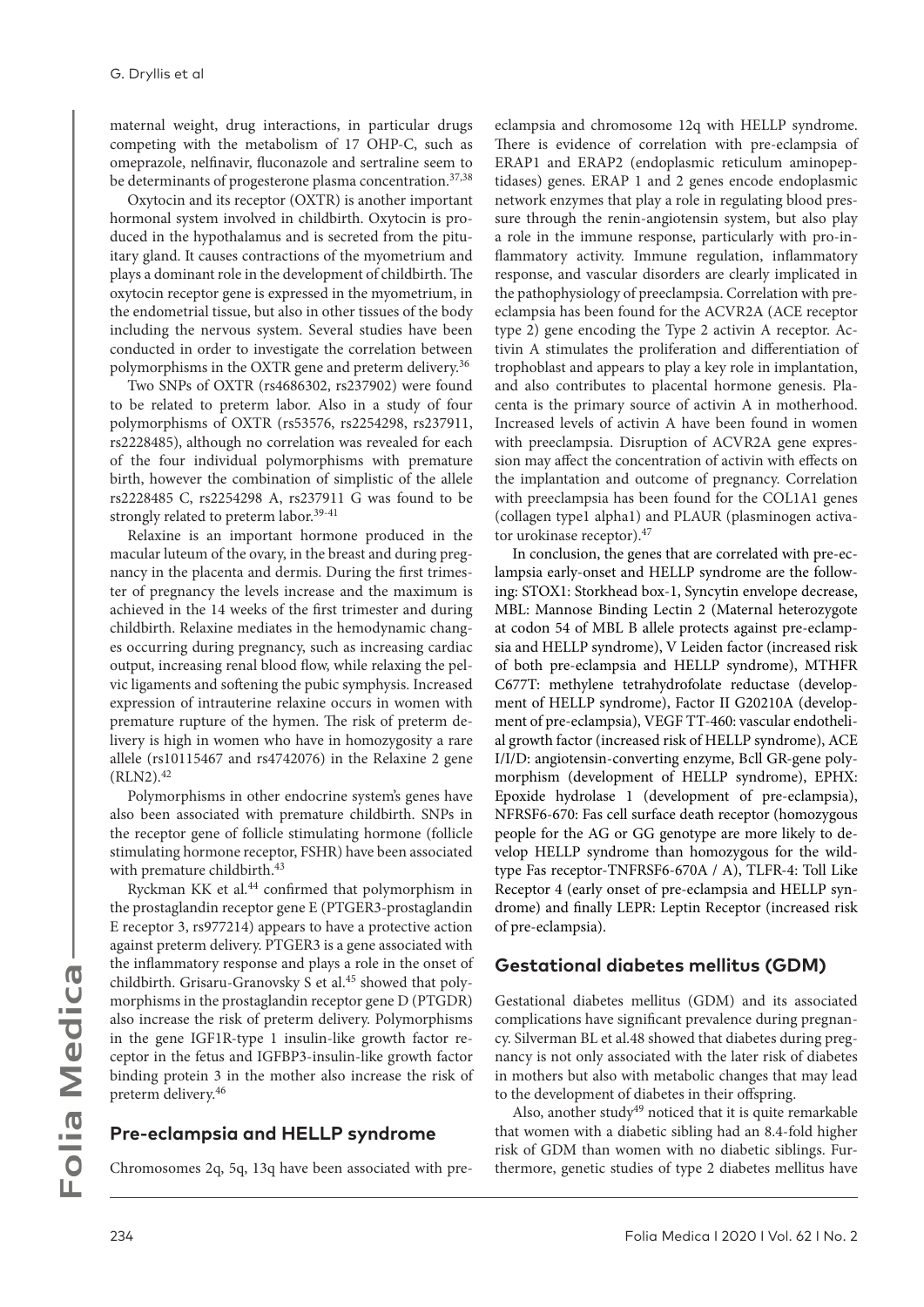concluded that it is a multigenic disease in which common variants in multiple genes interact with environmental factors to cause the disease.<sup>50</sup>

The possible contribution of genetic predisposition for Gestational Diabetes Mellitus has been analyzed. Genes that have been implicated are: GLUT1 (Glucose transporter 1), TCF7L2 (Transcription factor 7-like 2), PPARGC (Peroxisome proliferative activated receptor gamma) and PPARG-C1A (Peroxisome proliferative activated receptor-gamma coactivator 1-alpha). These genes have produced similar findings when studied in different populations<sup>51</sup>; nevertheless, additional studies are needed.

On the other hand, genetic associations have been found between GDM and some other genes like: IGF2 (insulin-like growth factor 2), INS (insulin), IRS1 (insulin receptor substrate 1), ADRB3 (β-3 adrenergic receptor), and INSR (insulin receptor). Though, these associations were across different populations due to several factors like: differences in genetic background, differences in environment and lifestyle factors, and differences in the selection criteria for subjects in each of these specific studies.<sup>51</sup>

Association with type 2 diabetes mellitus, as well as on their physiological role in the pathogenesis of diabetes, have variants within genes like: CAPN10 (Calpain 10), MBL2 (Mannose-binding lectin (protein C) 2), KCNJ11 (β-Cell KATP channel subfamily J, member 11, ND1: Mitochondrially encoded NADH dehydrogenase 1), TCF7L2 (Transcription factor 7-like 2), ADIPOQ (Adiponectin), and PAI-1 (Plasminogen activator inhibitor type 1). These genes are considered the most promising markers for genetic predisposition in GDM as well, although large sample studies in different populations are needed in order to lead to specific conclusions about their genetic coherence with diabetes in pregnancy.<sup>51</sup>

## **CONCLUSION**

The genetic background of pregnancy complications is the subject of several studies investigating genetic polymorphisms affecting pregnancy outcome. Pregnancy has many short and long-term effects on the woman and the fetus; that is the reason why a better prenatal care is mandatory in order to prevent any adverse pregnancy outcomes. The genetic basis of pregnancy complications can also contribute to achieving this medical goal. For most of the polymorphisms studied so far, data refer to small studies size but research is on-going. The identification of genetic polymorphisms with strong correlations with certain pregnancy complications could provide us useful tools which could be incorporated in diagnostic algorithms that could facilitate early detection and treatment of major pregnancy complications.

## **Acknowledgements**

The review was supported by the MSc "Thrombosis-Bleeding-Transfusion Medicine" of the Medical school of National and Kapodistrian University of Athens

## **Conflict of Interest**

Authors have no conflict of interest to declare.

## **REFERENCES**

- 1. Naghavi M, Abajobir AA, Abbafati C, et al. Global, regional, and national age-sex specific mortality for 264 causes of death, 1980-2016: a systematic analysis for the Global Burden of Disease Study. Lancet 2017; 390:1151–210.
- 2. Leeman L, Dresang LT, Fontaine P. Hypertensive disorders of pregnancy. Am Fam Physician. 2016; 93(2):121–7.
- 3. Facco F, You W, Grobman W. Genetic thrombophilias and intrauterine growth restriction: a meta-analysis. Obstetrics & Gynecology 2009; 113(6):1206–16.
- 4. Haider S, Knöfler M. Human tumour necrosis factor: physiological and pathological roles in placenta and endometrium. Placenta 2009; 30(2): 111–23.
- 5. Giannubilo SR, Tranquilli AL. Anticoagulant therapy during pregnancy for maternal and fetal acquired and inherited thrombophilia. Curr MedChem 2012; 19(27): 4562–71.
- 6. Kilani RT, Mackova M, Davidge ST, et al. Endogenous tumor necrosis factor alpha mediates enhanced apoptosis of cultured villous trophoblasts from intrauterine growth-restricted placentae. Reproduction 2007; 133(1):257–64.
- 7. Takashiba S, Shapira L, Amar S, et al. Cloning and characterization of human TNF alpha promoter region. Gene 1993; 131(2): 307–8.
- 8. Hunt JS, Chen HL, Miller L. Tumor necrosis factors: pivotal components of pregnancy? BiolReprod 1996; 54(3): 554–62.
- 9. DeChiara TM, Efstratiadis A, Robertson EJ. A growth-deficiency phenotype in heterozygous mice carrying an insulin-like growth factor II gene disrupted by targeting. Nature 1990; 345:78–80.
- 10. Tesmer JJ, Sprang SR. The structure, catalytic mechanism and regulation of adenylyl cyclase. Curr Opin Struct Biol 1998; 8:713–9.
- 11. Moore T, Haig D. Genomic imprinting in mammalian development: A parental tug-of-war. Trends Genet 1991;7:45–9.
- 12. Frank D, Fortino W, Clark L, et al. Placental overgrowth in mice lacking the imprinted gene Ipl. Proc Natl Acad Sci USA 2002; 99:7490–5.
- 13. Bigham AW, Julian CG, Wilson MJ, et al. Maternal PRKAA1 and ED-NRA genotypes are associated with birth weight, and PRKAA1 with uterine artery diameter and metabolic homeostasis at high altitude. Physiol Genomics 2014; 46(18): 687–97.
- 14. Mccullough RE, Reeves JT, Liljegren RL. Fetal growth retardation and increased infant-mortality at high altitude. Obstet Gynec Surv 1977; 32:596–8.
- 15. Moore LG, Shriver M, Bemis L, et al. Maternal adaptation to highaltitude pregnancy: an experiment of nature–a review. Placenta 2004; 25,Suppl A: S60–S71.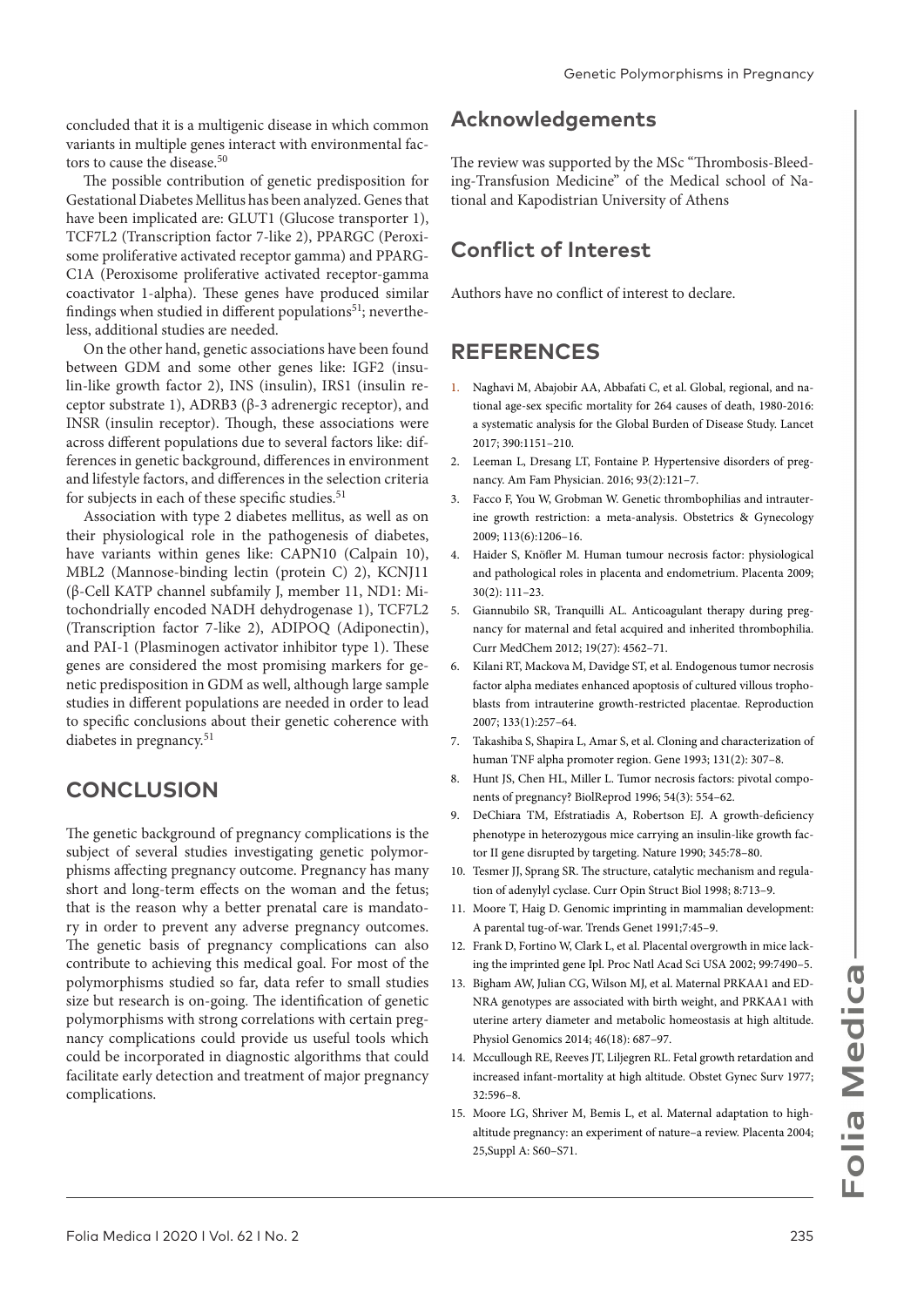- 16. Yung HW, Cox M, Tissot van Patot M, et al. Evidence of endoplasmic reticulum stress and protein synthesis inhibition in the placenta of non-native women at high altitude. FASEB J 2012; 26:1970–81.
- 17. Denis M, Enquobahrie DA, Tadesse MG, et al. Placental genome and maternal-placental genetic interactions: a genome-wide and candidate gene association study of placental abruption. PLoS One 2014; 9:e116346.
- 18. Olcese J. Circadian aspects of mammalian parturition: a review. Mol Cell Endocrinol 2012; 349:62–71.
- 19. Chunfang Q, Bizu G, Denis M, et al. Circadian clock-related genetic risk scores and risk of placental abruption placenta. 2015; 36(12):1480–86.
- 20. Blencowe H, Cousens S, Oestergaard MZ, et al. National, regional, and worldwide estimates of preterm birth rates in the year 2010 with time trends since 1990 for selected countries: a systematic analysis and implications. Lancet 2012; 379(9832): 2162–72.
- 21. Liu L, Johnson H, Cousens S, et al., Child Health Epidemiology Reference Group of WHO and UNICEF. Global, regional, and national causes of child mortality: an updated systematic analysis for 2010 with time trends since 2000. Lancet 2012;379(9832):2151–61.
- 22. Crump C, Sundquist K, Sundquist J, et al. Gestational age at birth and mortality in young adulthood. J Am Med Assoc 2011;306:1233–40.
- 23. Goldenberg RL, Culhane JF, Iams JD, et al. Epidemiology and causes of preterm birth. Lancet 2008; 371:75–84.
- 24. Swamy GK, Ostbye T, Skjaerven R. Association of preterm birth with long-term survival, reproduction, and next-generation preterm birth. J Am Med Assoc 2008; 299:1429–36.
- 25. Alleman BW. Preterm birth: prediction, prevention, care. Thesis and Dissertations, University of Iowa; 2014 (Iowa Research Online)
- 26. Anum EA, Springel EH, Shriver MD, et al. Genetic contributions to disparities in preterm birth. Pediatr Res 2009; 65:1–9.
- 27. Zhang G, Feenstra B, Bacelis J, et al. Genetic associations with gestational duration and spontaneous preterm birth. N Engl J Med 2017; 377(12):1156–67.
- 28. Singh A, Babyak MA, Nolan DK, et al. Gene by stress genome-wide interaction analysis and path analysis identify EBF1 as a cardiovascular and metabolic risk gene. Eur J Hum Genet 2015; 23:854–62.
- 29. Bustos ML, Caritis SN, Jablonski KA, et al. The association among cytochrome P450 3A, progesterone receptor polymorphisms, plasma 17-alpha hydroxyprogesteronecaproate concentrations, and spontaneous preterm birth. Am J Obstet Gynecol 2017; 217(3): 369.e1–369.e9.
- 30. Labunskyy VM, Hatfield DL, Gladyshev VN. Selenoproteins: molecular pathways and physiological roles. Physiol Rev 2014; 94:739–77.
- 31. Muglia LJ, Katz M. The enigma of spontaneous preterm birth. N Engl J Med 2010; 362:529–35.
- 32. Hurst R, Siyame EW, Young SD, et al. Soil-type influences human selenium status and underlies widespread selenium deficiency risks in Malawi. Sci Rep 2013; 3:1425.
- 33. Missmer SA, Hankinson SE, Spiegelman D, et al. Incidence of laparoscopically confirmed endometriosis by demographic, anthropometric, and lifestyle factors. Am J Epidemiol 2004; 160:784–96.
- 34. Lane S, Al-Zubiedi S, Hatch E, et al. The population pharmacokinetics

of R- and S-warfarin: effect of genetic and clinical factors. Br J Clin-Pharmacol 2012; 73:66–76.

- 35. Amirimani B, Ning B, Deitz AC, et al. Increased transcriptional activity of the CYP3A4\*1B promoter variant. Environ Mol Mutagen 2003; 42:299–305.
- 36. Ehn NL, Cooper ME, Orr K, et al. Evaluation of fetal and maternal genetic variation in the progesterone receptor gene for contributions to preterm birth. Pediatr Res 2007; 62:630–5.
- 37. Wandel C, Witte JS, Hall JM, et al. CYP3A activity in African American and European American men: population differences and functional effect of the CYP3A4\*1B50 -promoter region polymorphism. Clin Pharmacol Ther 2000; 68:82–91.
- 38. Szekeres-Bartho J. Progesterone-mediated immunomodulation in pregnancy: its relevance to leukocyte immunotherapy of recurrent miscarriage. Immunotherapy 2009; 1:873–82.
- 39. Manuck TA, Lai Y, Meis PJ, et al. Progesterone receptor polymorphisms and clinical response to 17-alpha-hydroxyprogesterone caproate. Am J Obstet Gynecol 2011; 205:135.e1–9.
- 40. Manuck TA, Major HD, Varner MW, et al. Progesterone receptor genotype, family history, and spontaneous preterm birth. Obstet Gynecol 2010; 115(4):765–70.
- 41. Kuessel L, Grimm C, Knöfler M, et al. Common oxytocin receptor gene polymorphisms and the risk for preterm birth. Dis Markers 2013; 34:51–6.
- 42. Kim J, Stirling KJ, Cooper ME, et al. Sequence variants in oxytocin pathway genes and preterm birth: a candidate gene association study. BMC Med Genet 2013; 14:77.
- 43. Rocha FG, Slavin TP, Li D, et al. Genetic associations of relaxin: preterm birth and premature rupture of fetal membranes. Am J Obstet Gynecol 2013; 209:258.
- 44. Ryckman KK, Morken NH, White MJ, et al. Maternal and fetal genetic associations of PTGER3 and PON1 with preterm birth. PLoS One 2010;5:e9040.
- 45. Grisaru-Granovsky S, Altarescu G, Finci S, et al. Prostanoid DP receptor (PTGDR) variants in mothers with post-coital associated preterm births: preliminary observations. J Perinatol 2010; 30:33–7.
- 46. Bream EN, Leppellere CR, Cooper ME, et al. Candidate gene linkage approach to identify DNA variants that predispose to preterm birth. Pediatr Res 2013; 73:135–41.
- 47. Haram K, Svendsen E, Abildgaard U. The HELLP syndrome: clinical issues and management. A review. BMC Pregnancy Childbirth 2009; 9:8.
- 48. Silverman BL, Rizzo TA, Cho NH, et al. Long-term effects of the intrauterine environment. The Northwestern university diabetes in pregnancy center. Diabetes Care 1998; 21(suppl 2):B142–B149.
- 49. Williams MA, Qiu C, Dempsey JC, et al Familial aggregation of type 2 diabetes and chronic hypertension in women with gestational diabetes mellitus. J Reprod Med 2003; 48:955–62.
- 50. Malecki MT. Genetics of type 2 diabetes mellitus. Diabetes Res Clin Pract 2005; 68(suppl 1):S10–S21
- 51. Robitaille J, Grant AM. The genetics of gestational diabetes mellitus: evidence for relationship with type 2 diabetes mellitus. Genet Med 2008:10(4):240–50.